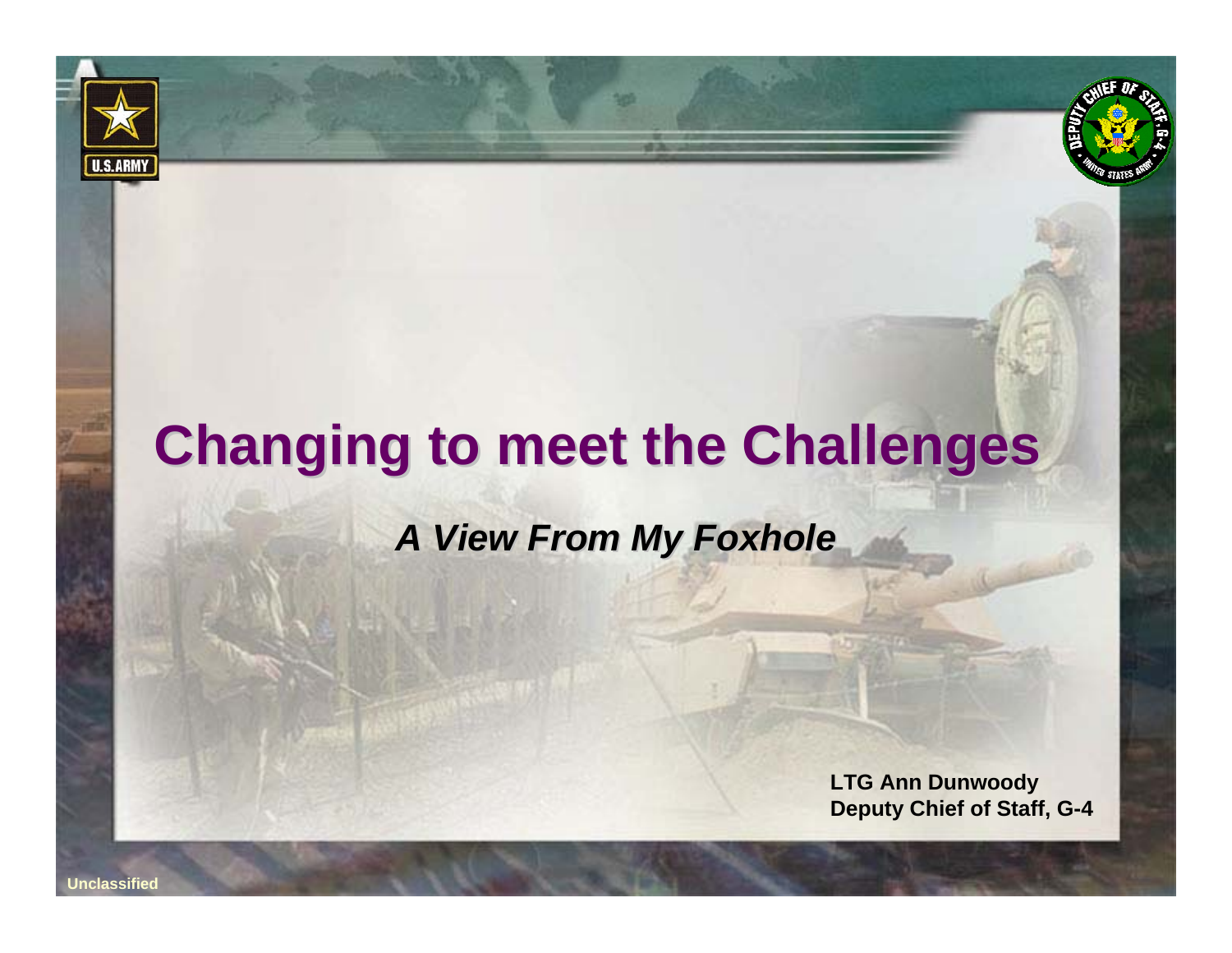## **Changing to Meet the Challenges**

**U.S.ARMY** 

**Developed Log Concept of Support – leverages our joint and strategic partners**

**Unclassified**

- **Created Modular Organizations - supports full spectrum joint operations**
- **Enhanced Theater Opening and Force Reception Capability – supports JRSOI**
- **Designed Single Army Log C2 – provides joint capable options to COCOM**
- **Changed the Way We Generate Forces – supports JFCOM via ARFORGEN**

 **Standardized Capabilities in AC/RC – delivers trained and ready capabilities to COCOM Commander**

 **Centralized Strategic Reachback – integrates industry and strategic partners in national sustainment base and reduces log footprint**

**Campaign Quality Logistics**

*Much Done …*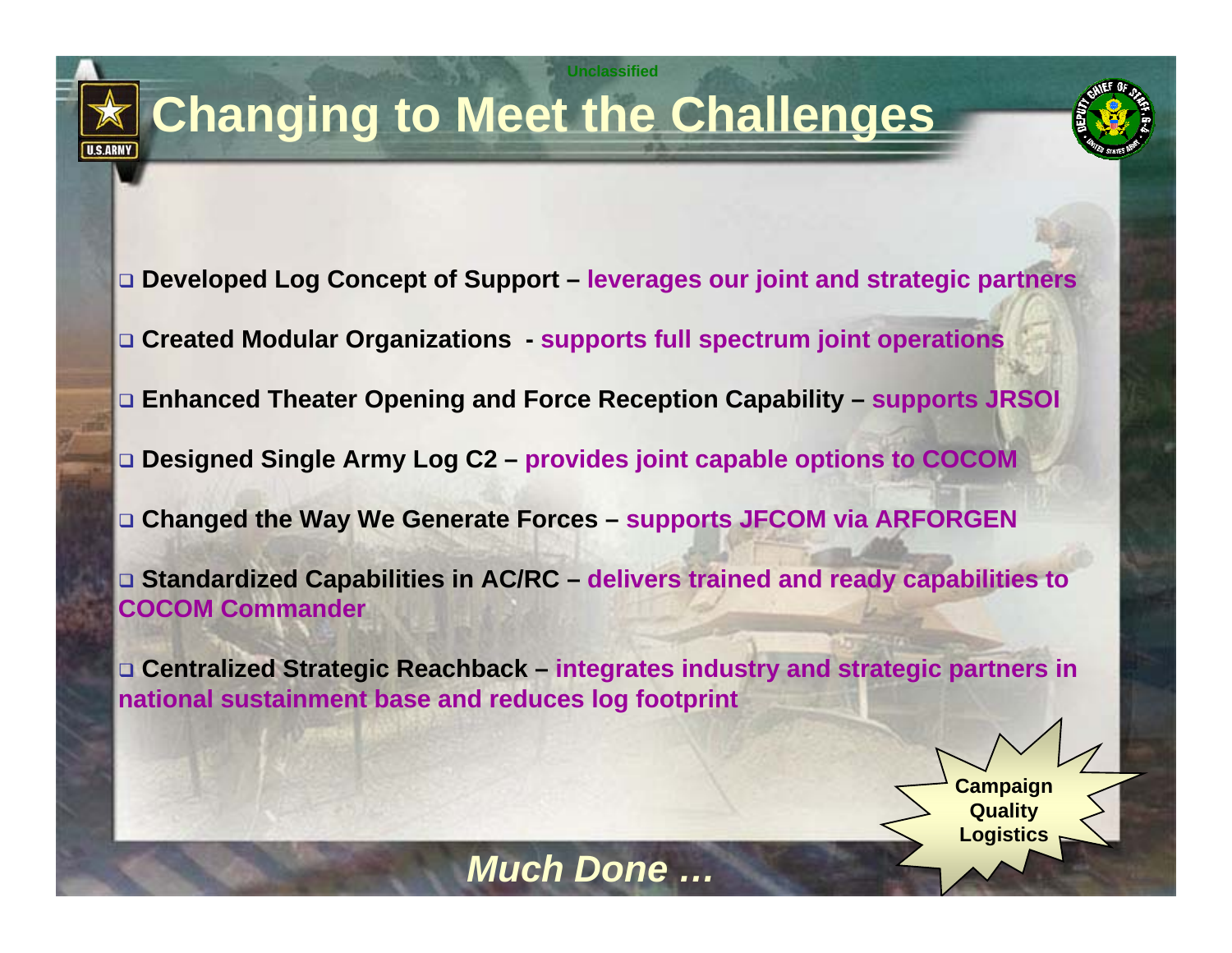